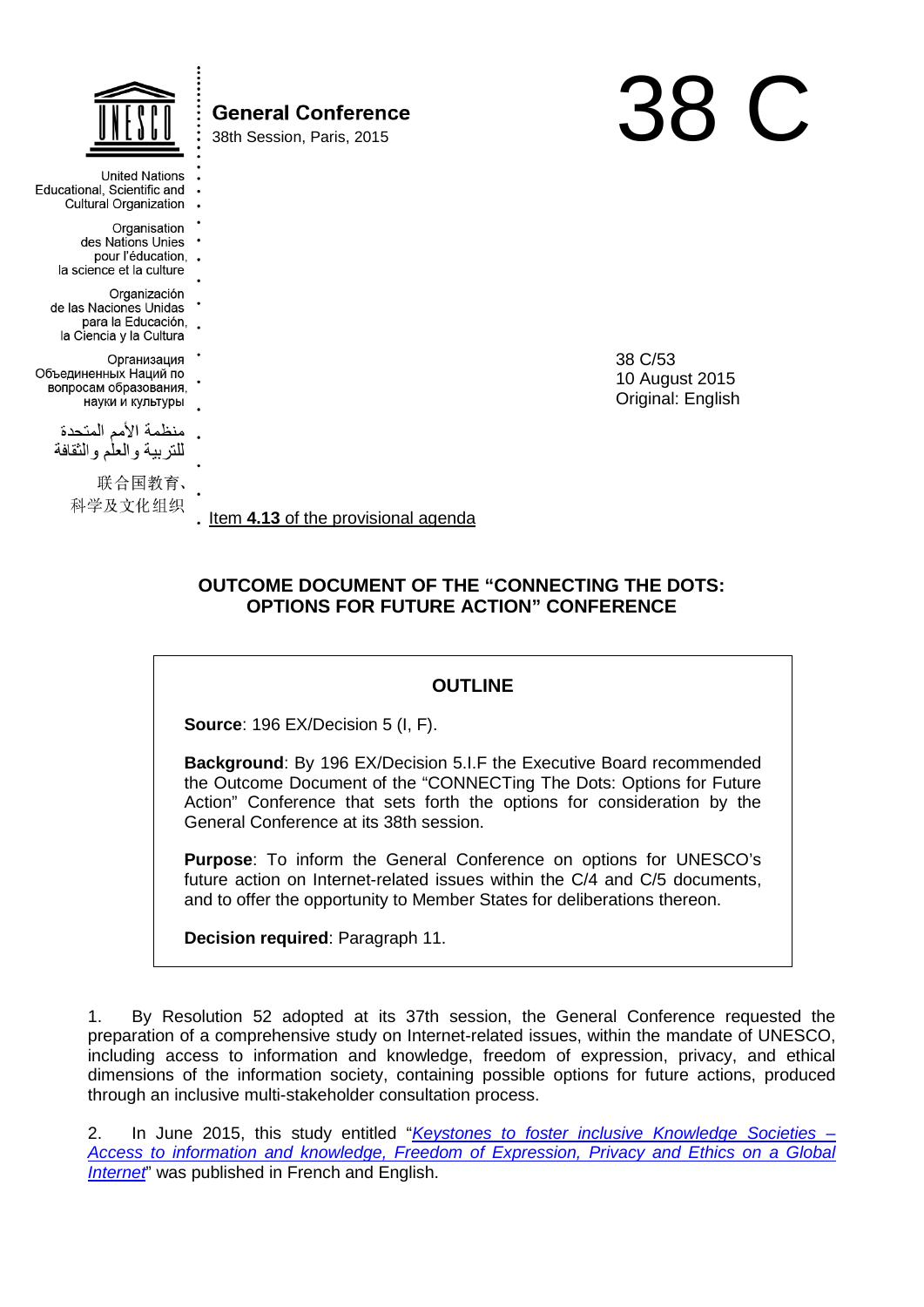3. The study was prepared through a comprehensive, inclusive, multi-stakeholder consultation process in 2014-15. This involved holding meetings on the initial framework with all Member State groups, discussions at seven international conferences, and 20 written submissions, which resulted in a 30 point questionnaire as the basis for research.

4. UNESCO received close to 200 responses worldwide to the questionnaire, including from United Nations bodies, governments, academia, civil society and private sector. Based upon these responses as well as discussions at 10 international conferences, the first draft of the study and its related options was developed and published in mid-February 2015.

5. On 3 and 4 March 2015, UNESCO convened the "CONNECTing the Dots: Options for Future Action" Conference in order to present the draft study for review. This multi-stakeholder event involved 400 participants, including 116 speakers from governments, civil society, private sector, academia and the technical community and intergovernmental organizations. The study's proposed options for future action formed the basis of the conference Outcome Document, which was put up for discussion before and during the conference, and which was then updated before being overwhelmingly adopted by the participants.

6. The conference deliberations constituted the final consultative stage of the research process, and they enabled the draft study and the Outcome Document with the possible options for future action to be finalised for deliberation by Member States. The adopted Outcome Document with possible options for action is reflected verbatim in the final study "*[Keystones to foster inclusive](http://unesdoc.unesco.org/images/0023/002325/232563E.pdf)  Knowledge Societies – Access [to information and knowledge, Freedom of Expression, Privacy and](http://unesdoc.unesco.org/images/0023/002325/232563E.pdf)  [Ethics on a Global Internet](http://unesdoc.unesco.org/images/0023/002325/232563E.pdf)*".

7. At its 196th session, the Executive Board debated the progress made on the study (196 EX/5 Part I), recognized the insights of the "CONNECTing the Dots: Options for Future Action" conference, and expressed appreciation of "the open, inclusive and transparent process that UNESCO has engaged in for the study" (196 EX/Decision 5 (I, F). It further recommended the Outcome Document with its possible options for action for consideration by the General Conference at its 38th session for Member States deliberations on them. The Director-General also forwarded the Outcome Document as a non-binding input to the post-2015 development agenda and the United Nations General Assembly's review process for the World Summit on the Information Society (WSIS).

8. Running through all the consultative stages of developing the study, and receiving widespread support, have been four cross-cutting principles for UNESCO's Internet-related work to advance the continued development of inclusive Knowledge Societies. These four principles have been summarized in the draft concept of "Internet Universality", which brings together UNESCO's pre-existing positions and statements as regards the Internet. Summarized as the R.O.A.M principles, and reviewed through the study consultations, these stand for an Internet that is:

- ▶▶ Rights-based, rooted in the Universal Declaration of Human Rights and its associated Covenants;
- ▶▶ Open, in the way that Internet protocols are developed, applications are designed, and services are made available to their users;
- ▶▶ Accessible to all, in both infrastructure and content; and
- ▶▶ Multi-stakeholder in its governance, building on the successful partnerships that have evolved since WSIS between governments, the private sector, the technical and professional community, and civil society to foster the Internet's growth and use for peace, prosperity, social equity and sustainable development.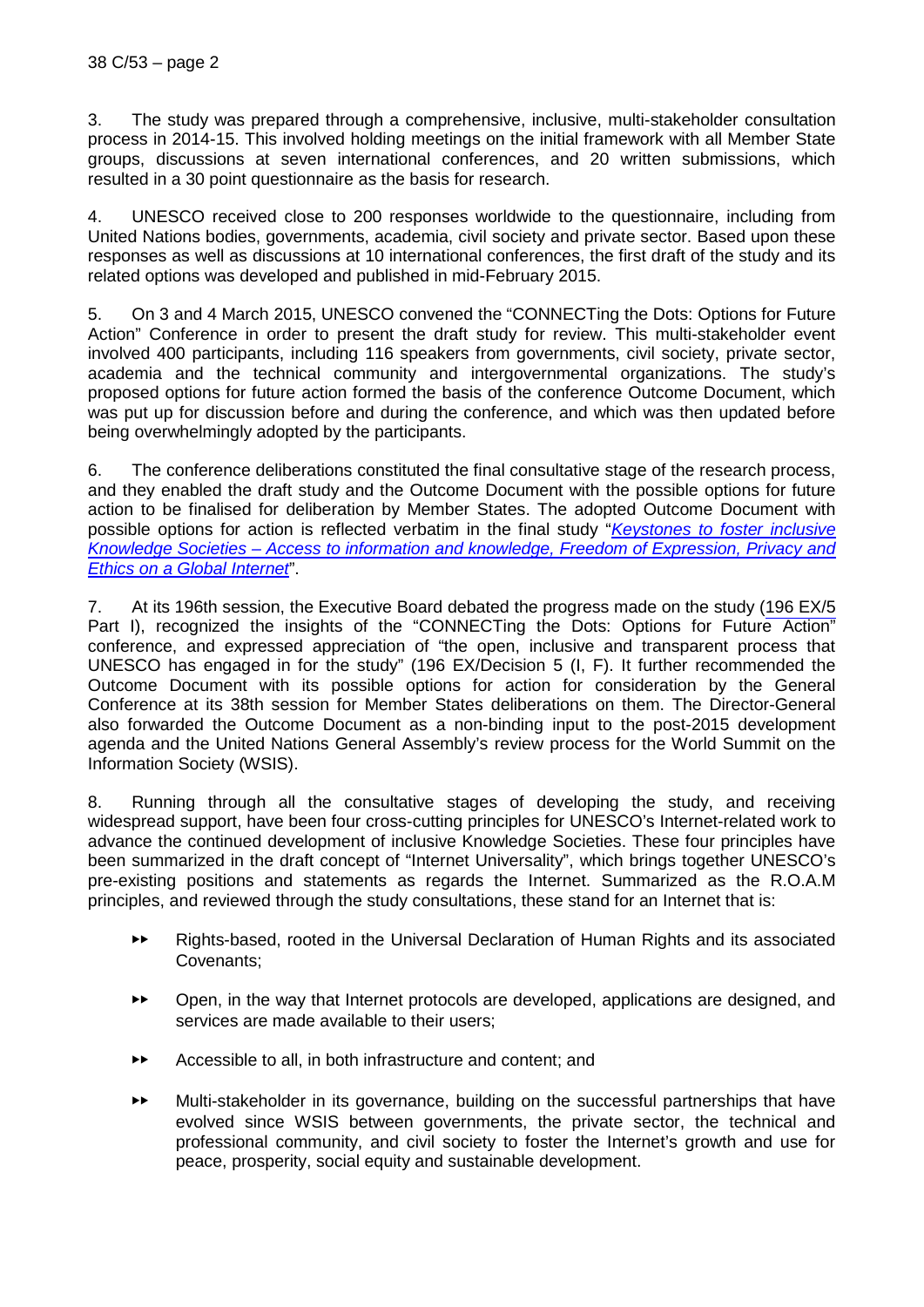9. The Internet Universality concept and the R.O.A.M principles are referenced in the possible options for future actions in the CONNECTing-the-dots Outcome Statement and the final report, "*[Keystones to foster inclusive Knowledge Societies –](http://unesdoc.unesco.org/images/0023/002325/232563E.pdf) Access to information and knowledge, [Freedom of Expression, Privacy and Ethics on a Global Internet](http://unesdoc.unesco.org/images/0023/002325/232563E.pdf)*."

10. All of UNESCO's Internet-related work will continue to be implemented within the framework of UNESCO's Medium Term Strategy (C/4) and its Programme and Budget (C/5).

11. The General Conference may wish to adopt the following resolution:

*The General Conference,*

*Having examined* document 38 C/INF.4 and 38 C/53,

*Recalling* 37 C/Resolution 52 and 196 EX/5 (I, F),

- *Acknowledging* the growing importance and impact of information and communication technologies for sustainable development in all of UNESCO's fields of competence,
- *Noting* that the finalized study has fulfilled its mandate of informing the report to the General Conference on the implementation of the World Summit on the Information Society outcomes,
- *Appreciating* the open, inclusive and transparent process that UNESCO has engaged in for the study, including at the above-referenced multi-stakeholder conference,
- *Recognizing* the insights of the "CONNECTing the Dots: Options for Future Action" Conference, organized by UNESCO in March 2015, as the culminating phase of the consultative process,
- *Noting* that the options of the above-mentioned consultative conference have been included in the finalized Internet study,
- *Also noting* that the options proposed in the Outcome Document (Annex to 38 C/53) provide an opportunity for UNESCO to contribute to an Internet that respects the principles of human rights, openness, accessibility and multi-stakeholder participation and which plays an optimum role in the Sustainable Development Agenda,
- *1. Endorses* the overall options that have emerged from the Study processes, and which are also attached as Annex hereto, as offering a comprehensive agenda for UNESCO's approach to Internet issues within its mandate, programme and budget ;
- *2. Endorses* the Internet Universality concept, with an Internet based on human rights, and the principles of openness, accessibility and multi-stakeholder participation;
- *3. Requests* the Director-General to:
	- (a) Reinforce UNESCO's leading role in the implementation of WSIS outcomes beyond 2015,
	- (b) Extend UNESCO's further work on the options that have emerged from the Internet study process,
	- (c) Forward this resolution as a non-binding input to the UNGA overall World Summit on the Information Society (WSIS) review process; and to the high-level meeting of the General Assembly established by UNGA resolution 68/302,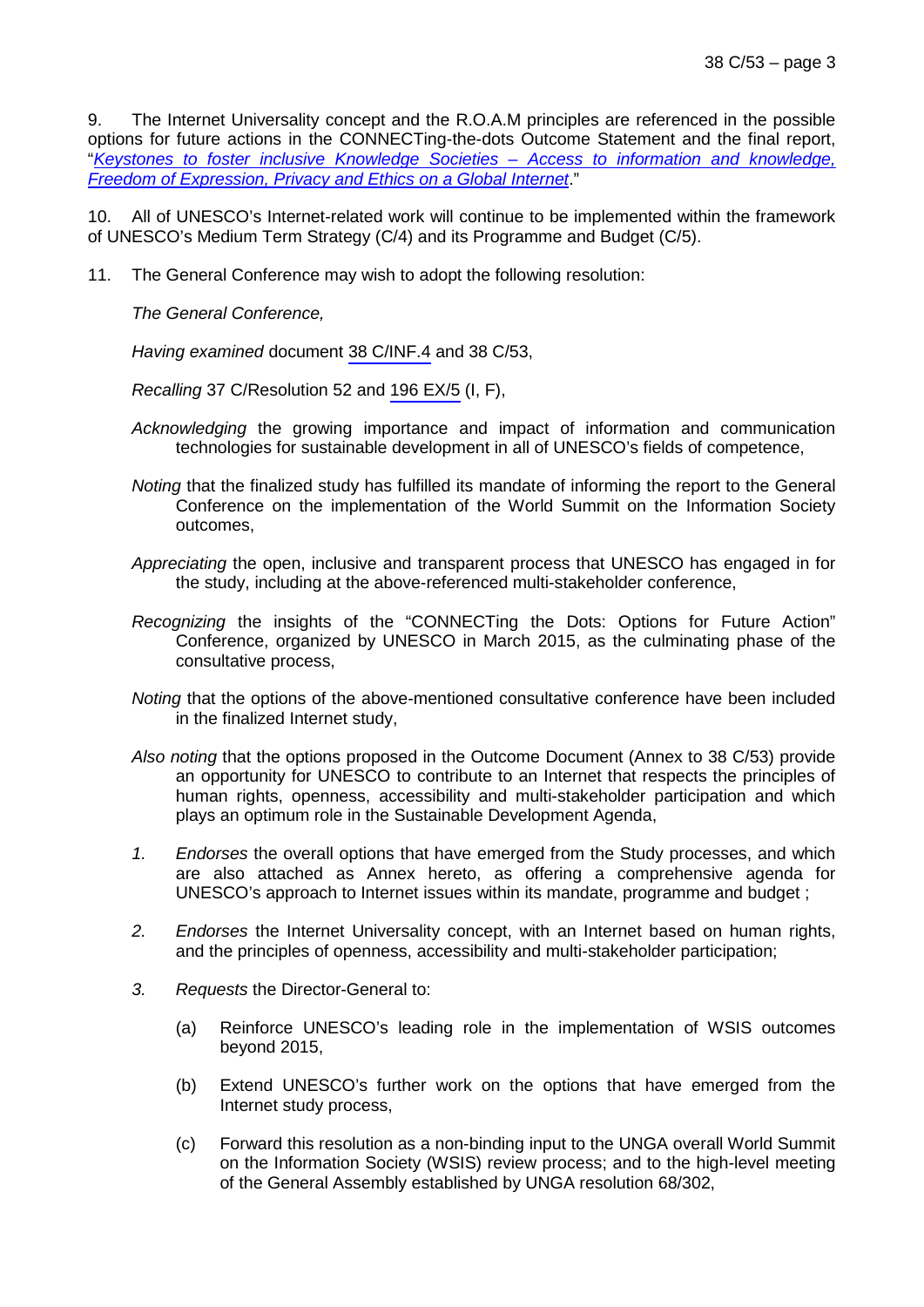- (d) Submit a report to 39th session of the General Conference on WSIS beyond 2015, including on Internet-related issues, for a debate and possible resolution on the Organization's role beyond 2017;
- *4. Invites* Member States to strengthen UNESCO's role on Internet-related issues through extra-budgetary contributions and a strong support for its positioning in the international post-2015 landscape.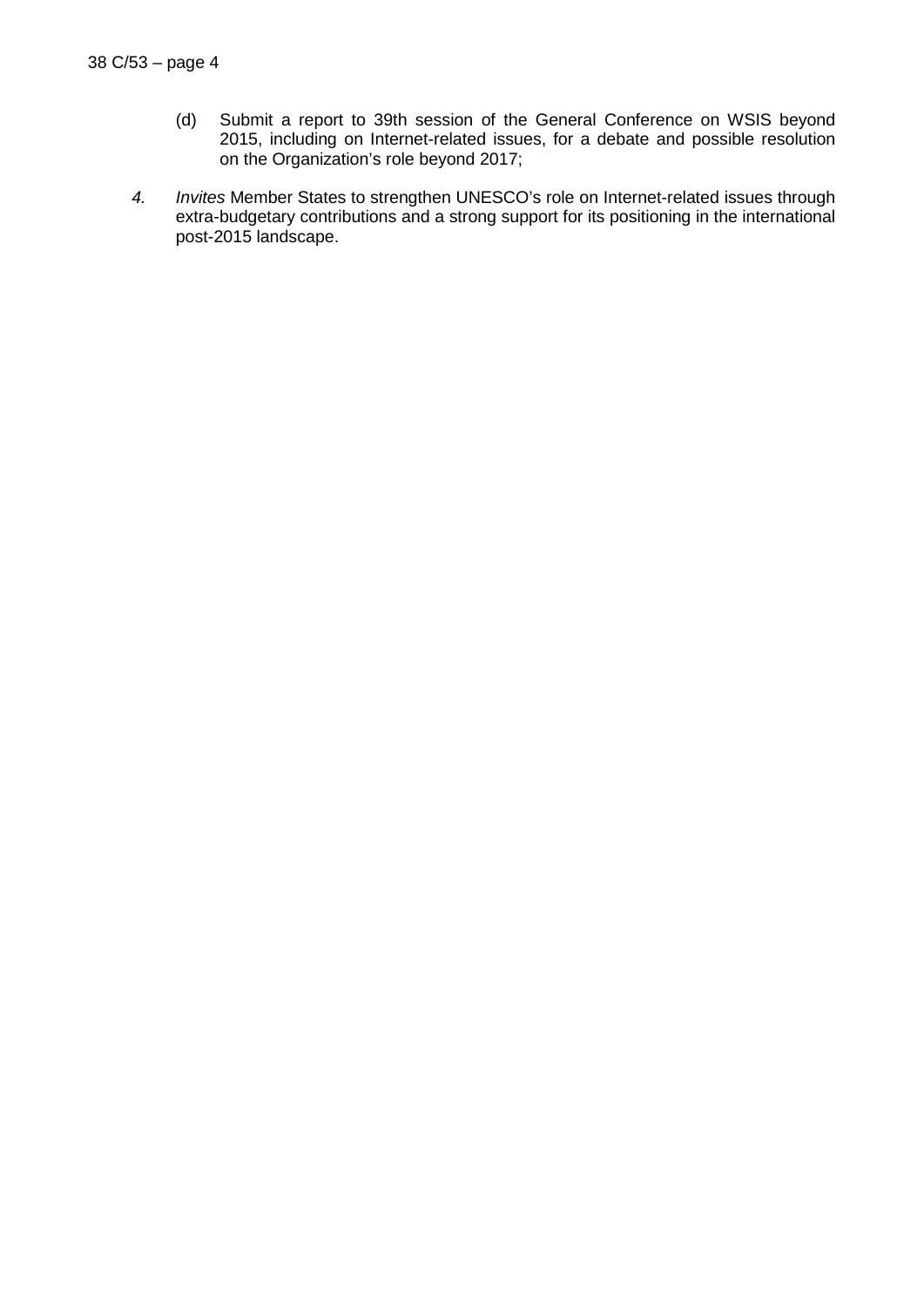## **ANNEX**





United Nations . Educational, Scientific and . Cultural Organization . CONNECTING THE DOTS: OPTIONS FOR FUTURE ACTION

### **Outcome document**

The "CONNECTing the Dots: Options for Future Action" Conference held at UNESCO Headquarters 3-4 March 2015,

*Noted* the potential of the Internet to advance human progress towards inclusive Knowledge Societies, and the important role of UNESCO in fostering this development within the wider ecosystem of actors,

*Affirmed* the human rights principles that underpin UNESCO's approach to Internet-related issues, specifically that the same rights that people have offline must be protected online as per Human Rights Council resolution A/HRC/RES/26/13;

*Recalled* Resolution 52 of the 37th session of the General Conference, which mandated a consultative multi-stakeholder study with options for consideration of Member States, to be reported to the 38th General Conference within the framework of UNESCO's work on the World Summit on the Information Society,

*Further recalled* the establishment of principles in guiding documents that include the article 12 and 19 of the Universal Declaration of Human Rights, and article 17 and 19 in the International Covenant on Civil and Political Rights;

And, having *reviewed* the draft of the UNESCO consultative study,

*Commend* continued work on the related options below, and look forward to UNESCO Member States deliberations on them:

### **1. Overarching options for UNESCO**

1.1 Considering the Final Statement of the first WSIS+10 conference, endorsed by the 37th General Conference, affirm the on-going value of the World Summit on the Information Society (WSIS) outcomes, including the Internet Governance Forum (IGF), for the post-2015 development agenda, Internet governance issues, and the role and work of UNESCO;

1.2 Affirm that the fundamental human rights to freedom of opinion and expression, and its corollary of press freedom and the right of access to information, and the right to peaceful assembly, and the right to privacy, are enablers of the post-2015 development agenda;

1.3 Also affirm that increasing access to information and knowledge across society, assisted by the availability of information and communication technologies (ICTs), supports sustainable development and improves people's lives;

1.4 Promote the alignment of Internet-related laws, policies and protocols with international human rights law;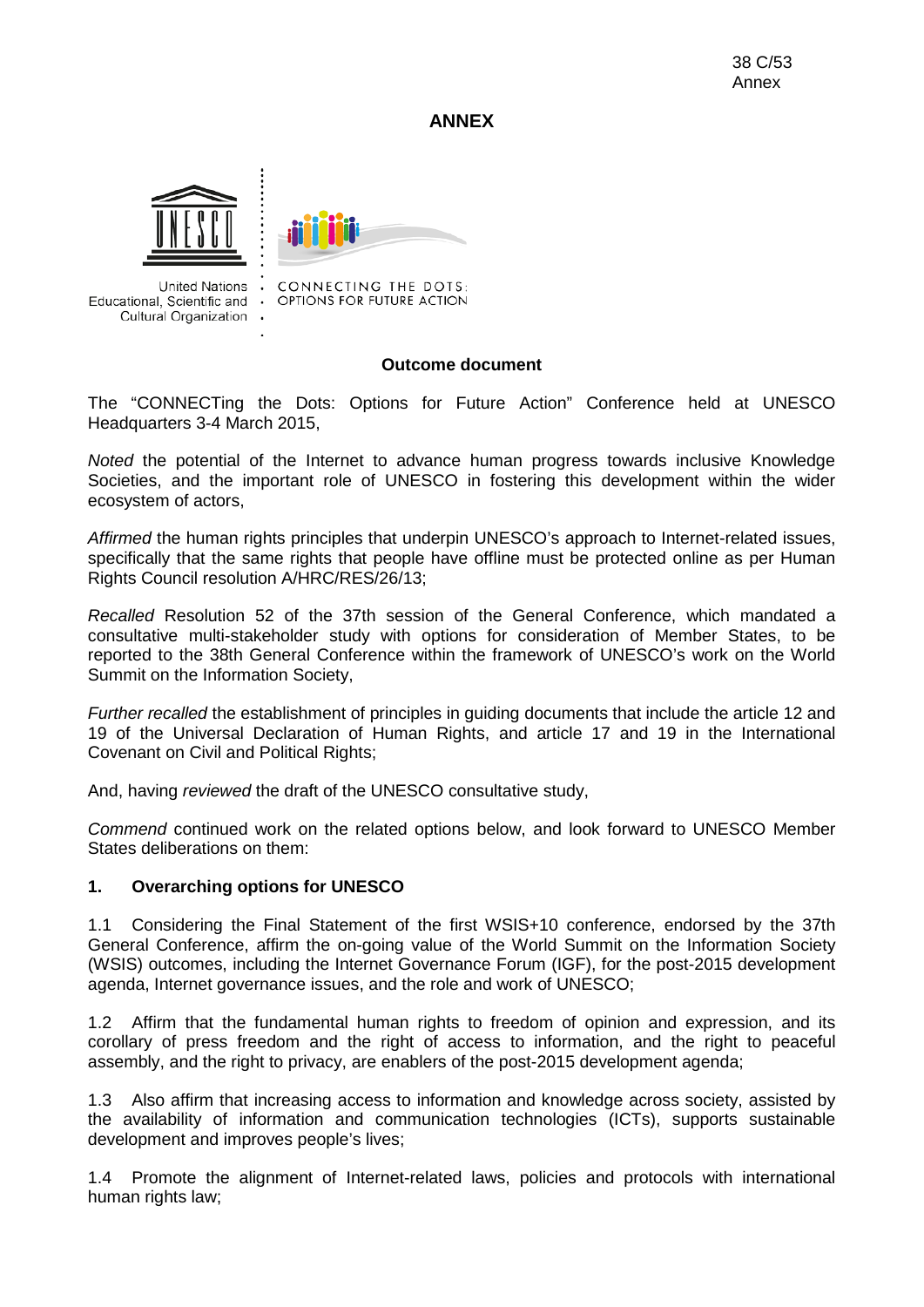1.5 Support the Internet Universality principles (R.O.A.M) that promote a Human Rights-based, Open Internet is Accessible to all and characterized by Multistakeholder participation;

1.6 Strengthen the cross-cutting role of the Internet in all of UNESCO programmatic activities, including Priority Africa, Priority Gender Equality, support to Small Islands Developing States and Least Developed Countries, as well as in UNESCO's leadership of the International Decade for the Rapprochement of Cultures.

## **2. Options for UNESCO related to the field of Access to Information and Knowledge:**

2.1 Foster universal, open, affordable and unfettered access to information and knowledge, and narrowing the digital divide, including the gender gap, and encourage open standards, raise awareness and monitor progress;

2.2 Advocate for ICT policies that enhance access guided by governance principles that ensure openness, transparency, accountability, multilingualism, inclusiveness, gender equality, and civil participation including for youth, persons with disabilities, marginalized and vulnerable groups;

2.3 Support innovative approaches to facilitate citizen involvement in the development, implementation and monitoring of the Sustainable Development Goals, as agreed at the UN General Assembly;

2.4 Promote universal access to information and knowledge and ICTs by encouraging the creation of public access facilities, and by supporting users of all types to develop their capabilities to use the Internet as creators and users of information and knowledge;

2.5 Reaffirm the important contribution provided by open access to scholarly, scientific and journalistic information, open government data, and free and open source software, towards the building of open knowledge resources;

2.6 Explore the potential of the Internet for cultural diversity.

# **3. Options for UNESCO related to the field of Freedom of Expression**

3.1 Urge Member States and other actors to protect, promote and implement international human rights law on free expression and the free flow of information and ideas on the Internet;

3.2 Reaffirm that freedom of expression applies, and should be respected, online and offline in accordance with Article 19 of the Universal Declaration of Human Rights and Article 19 of the International Covenant on Civil and Political Rights (ICCPR) that any limitation on freedom of information must comply with international human rights law as outlined by Article 19(3) of the International Covenant on Civil and Political Rights:

3.3 Support safety for journalists, media workers, and social media producers who generate a significant amount of journalism, and reaffirm the importance of the rule of law to combat impunity in cases of attacks on freedom of expression and journalism on or off the Internet;

3.4 Noting the relevance to the Internet and digital communications of the international Convention on the Rights of Persons with Disabilities (CRPD), the Convention on the Elimination of All Forms of Discrimination against Women (CEDAW), and the work of the Office of the High Commissioner on Human Rights, concerning the prohibition of advocacy of national, racial or religious hatred that constitutes incitement to discrimination, hostility or violence (Rabat Plan of Action 2012), promote educational and social mechanisms for combating online hate speech, without using this to restrict freedom of expression;

3.5 Continue dialogue on the important role that Internet intermediaries have in promoting and protecting freedom of expression;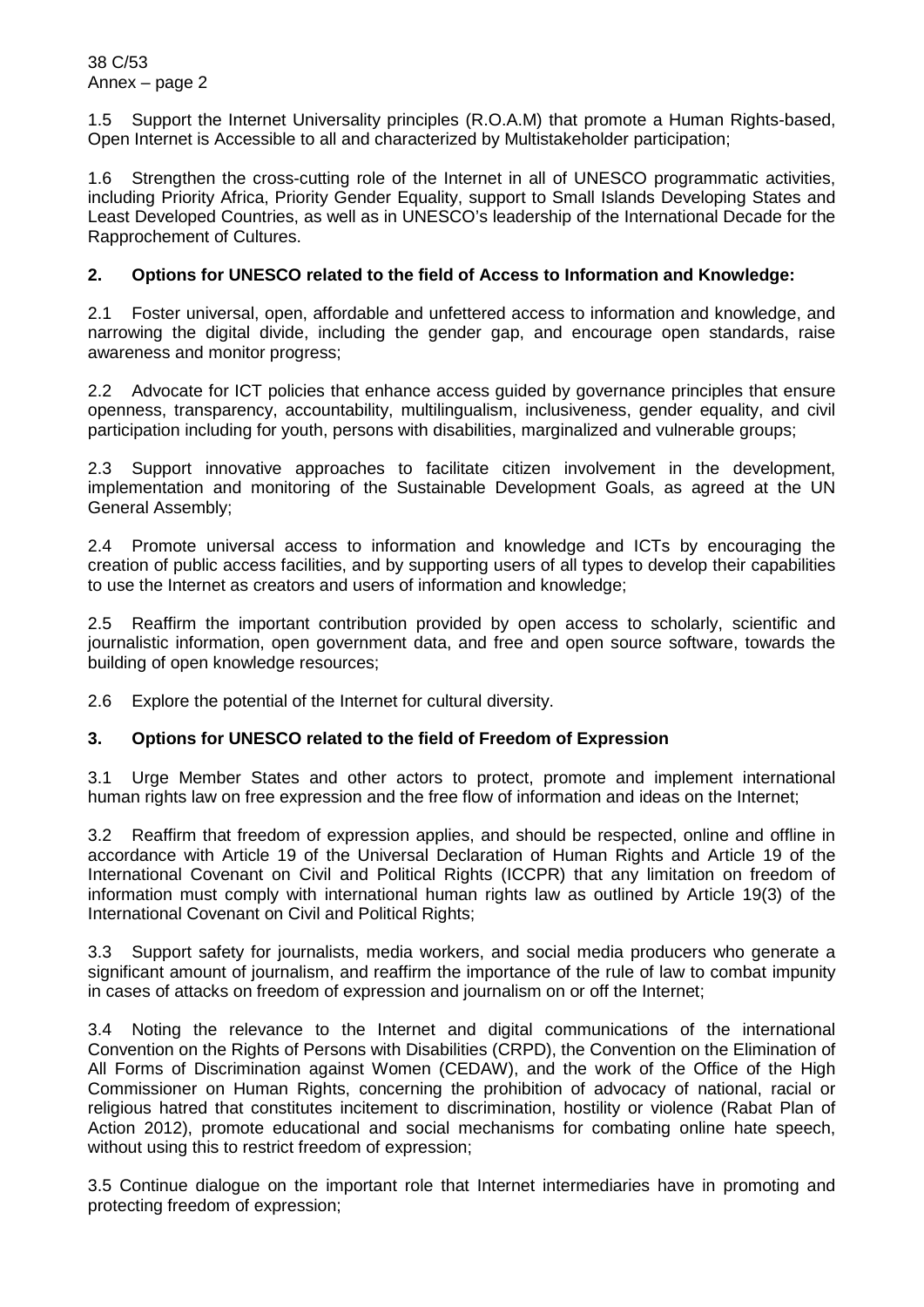### **4. Options for UNESCO related to Privacy**

4.1 Support research to assess the impacts on privacy of digital interception, collection, storage and use of data, as well as other emerging trends;

4.2 Reaffirm that the right to privacy applies and should be respected online and offline in accordance with Article 12 of the UDHR and Article 17 of the ICCPR and support as relevant within UNESCO's mandate, the efforts related to UN General Assembly Resolution A/RES/69/166 on the Right to Privacy in the Digital Age;

4.3 Support best practices and efforts made by Member States and other stakeholders to address security and privacy concerns on the Internet in accordance with their international human rights obligations and consider in this respect the key role played by actors in the private sector;

4.4 Recognise the role that anonymity and encryption can play as enablers of privacy protection and freedom of expression, and facilitate dialogue on these issues.

4.5 Share best practices in approaches to collecting personal information that is legitimate, necessary and proportionate, and that minimizes personal identifiers in data;

4.6 Support initiatives that promote peoples' awareness of the right to privacy online and the understanding of the evolving ways in which governments and commercial enterprises collect, use, store and share information, as well as the ways in which digital security tools can be used to protect users' privacy rights;

4.7 Support efforts to protect personal data which provide users with security, respect for their rights, and redress mechanisms, and which strengthen trust in new digital services.

### **5. Options for UNESCO related to Ethical dimension of the Information Society**

5.1 Promote human rights-based ethical reflection, research and public dialogue on the implications of new and emerging technologies and their potential societal impacts;

5.2 Incorporate, as a core component in educational content and resources, including life-long learning programmes, that support the understanding and practice of human rights-based ethical reflection and its role in both online and offline life;

5.3 Enable girls and women take full advantage of the potential of the Internet for gender equality through taking proactive measures to remove barriers, both online and offline, and promoting their equal participation;

5.4 Support policy makers in enhancing their capacity to address the human right-based ethical aspects of inclusive knowledge societies by providing relevant training and resources;

5.5 In recognition of the trans-boundary nature of the Internet, promote global citizenship education, regional and international cooperation, capacity-building, research, the exchange of best practices and development of a broad understanding and capabilities to respond to its ethical challenges.

#### **6. Options for UNESCO related to cross-cutting issues:**

6.1 Promote the integration of UNESCO's expertise on Media and Information Literacy (MIL) into formal and informal education systems, in recognition of the important roles that digital literacy and facilitating universal access to information on the Internet, play in the promotion of the right to education, as enumerated in Human Rights Council, Resolution 26/13;